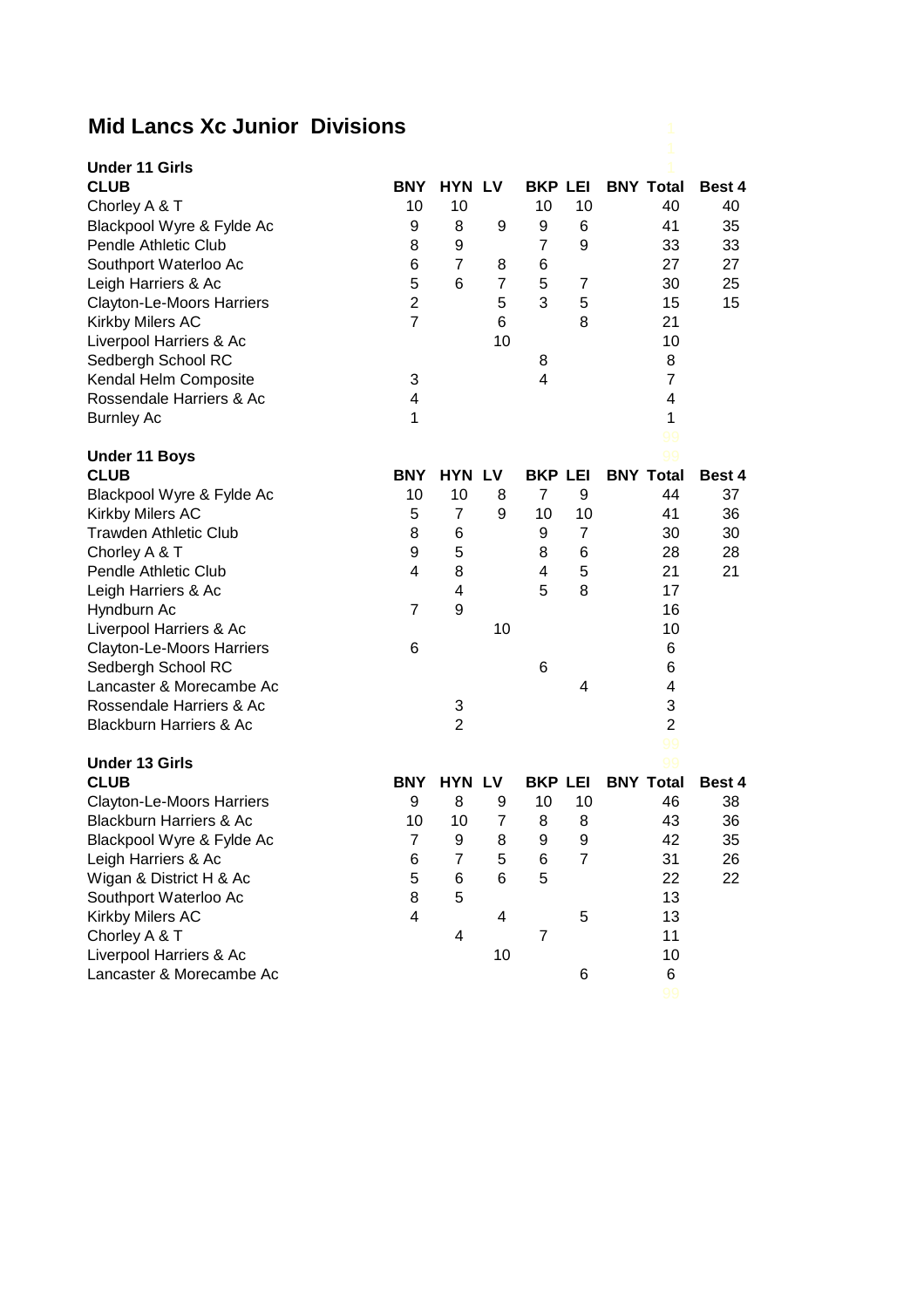| <b>Under 13Boys</b>                |                |                  |                         |                |                |                  |        |
|------------------------------------|----------------|------------------|-------------------------|----------------|----------------|------------------|--------|
| <b>CLUB</b>                        | BNY            | <b>HYN LV</b>    |                         | <b>BKP LEI</b> |                | <b>BNY Total</b> | Best 4 |
| <b>Blackburn Harriers &amp; Ac</b> | 7              | 10               | 10                      | 8              | 9              | 44               | 37     |
| Chorley A & T                      | 9              | 9                | $\overline{7}$          | 9              | 10             | 44               | 37     |
| Kendal Helm Composite              | 10             | 7                | 8                       | 10             |                | 35               | 35     |
| Leven Valley AC                    | 5              | 6                | 6                       |                |                | 17               |        |
| Southport Waterloo Ac              | 8              | 8                |                         |                |                | 16               |        |
| Blackpool Wyre & Fylde Ac          | 4              | 5                |                         | 6              |                | 15               |        |
| <b>Pendle Athletic Club</b>        |                | 4                |                         |                | $\overline{7}$ | 11               |        |
| Rossendale Harriers & Ac           |                | 3                |                         |                | 8              | 11               |        |
| Liverpool Harriers & Ac            |                |                  | 9                       |                |                | 9                |        |
| Sedbergh School RC                 |                |                  |                         | 7              |                | $\overline{7}$   |        |
| <b>Barlick Fell Runners</b>        | 6              |                  |                         |                |                | 6                |        |
| Liverpool Pembroke Sefton          |                |                  | 5                       |                |                | 5                |        |
| <b>Preston Harriers</b>            |                |                  | 4                       |                |                | 4                |        |
| <b>Trawden Athletic Club</b>       | 3              |                  |                         |                |                | 3                |        |
| Hyndburn Ac                        | $\overline{2}$ |                  |                         |                |                | $\overline{2}$   |        |
|                                    |                |                  |                         |                |                | 99               |        |
| <b>Under 15 Girls</b>              |                |                  |                         |                |                | 99               |        |
| <b>CLUB</b>                        | <b>BNY</b>     | <b>HYN LV</b>    |                         | <b>BKP LEI</b> |                | <b>BNY Total</b> | Best 4 |
| Liverpool Pembroke Sefton          | 9              |                  | 8                       | 10             | 9              | 36               | 36     |
| Lancaster & Morecambe Ac           | 8              | 10               | 6                       | $\overline{7}$ | 5              | 36               | 31     |
| Blackpool Wyre & Fylde Ac          | 6              |                  | $\overline{7}$          | 8              | 6              | 27               | 27     |
| Kendal Helm Composite              | 10             |                  | 10                      |                | 10             | 30               |        |
| Chorley A & T                      | $\overline{7}$ |                  |                         | 6              | $\overline{7}$ | 20               |        |
| <b>Blackburn Harriers &amp; Ac</b> |                | 9                | 5                       | 5              |                | 19               |        |
| <b>Preston Harriers</b>            | 5              | 8                |                         |                |                | 13               |        |
| Liverpool Harriers & Ac            |                |                  | 9                       |                |                | 9                |        |
| Sedbergh School RC                 |                |                  |                         | 9              |                | 9                |        |
| Leven Valley AC                    |                |                  |                         |                | 8              | 8<br>99          |        |
| <b>Under 15 Boys</b>               |                |                  |                         |                |                | 99               |        |
| <b>CLUB</b>                        | <b>BNY</b>     | <b>HYN LV</b>    |                         | <b>BKP LEI</b> |                | <b>BNY Total</b> | Best 4 |
| Southport Waterloo Ac              | 10             | 8                | 8                       | 10             | 9              | 45               | 37     |
| Kendal Helm Composite              | 9              | 9                | 7                       | 9              |                | 34               | 34     |
| <b>Blackburn Harriers &amp; Ac</b> | 5              | 6                | 9                       | 8              | 10             | 38               | 33     |
| Liverpool Pembroke Sefton          | 6              | $\boldsymbol{7}$ | 2                       |                | 8              | 23               | 23     |
| Blackpool Wyre & Fylde Ac          | $\overline{2}$ | 5                | 3                       | 7              | 6              | 23               | 21     |
| Lancaster & Morecambe Ac           | $\overline{4}$ | 3                | $\overline{\mathbf{4}}$ | 5              | $\overline{7}$ | 23               | 20     |
| <b>Preston Harriers</b>            |                | 10               |                         | 6              |                | 16               |        |
| Leven Valley AC                    | $\overline{7}$ |                  | 6                       |                |                | 13               |        |
| Chorley A & T                      | 8              | 4                |                         |                |                | 12               |        |
| Liverpool Harriers & Ac            |                |                  | 10                      |                |                | 10               |        |
| Kirkby Milers AC                   |                |                  | 5                       |                |                | 5                |        |
| Sedbergh School RC                 |                |                  |                         | 4              |                | 4                |        |
| Leigh Harriers & Ac                | 3              |                  |                         |                |                | 3                |        |
| Clayton-Le-Moors Harriers          | 1              |                  |                         |                |                | $\mathbf{1}$     |        |
|                                    |                |                  |                         |                |                |                  |        |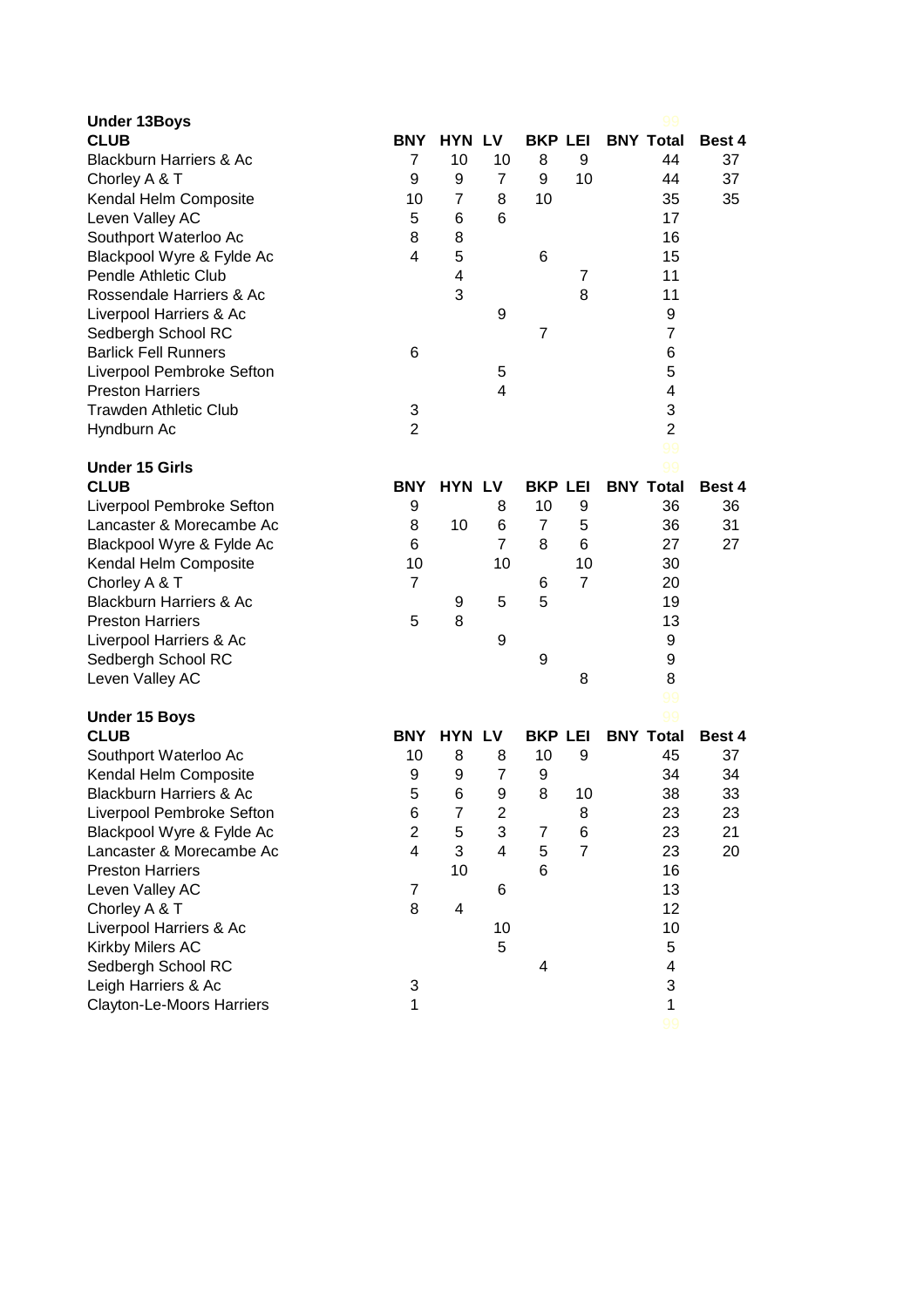| <b>Under 17 Women</b>              |                |                |                |                |    |                  |                |               |
|------------------------------------|----------------|----------------|----------------|----------------|----|------------------|----------------|---------------|
| <b>CLUB</b>                        | <b>BNY</b>     | <b>HYN LV</b>  |                | <b>BKP LEI</b> |    | <b>BNY Total</b> |                | Best 4        |
| <b>Blackburn Harriers &amp; Ac</b> |                | 10             | 10             | 10             | 10 |                  | 40             | 40            |
| Blackpool Wyre & Fylde Ac          | 8              | 8              |                | 6              | 9  |                  | 31             | 31            |
| <b>Preston Harriers</b>            | 10             | 9              | 9              |                |    |                  | 28             |               |
| <b>Clayton-Le-Moors Harriers</b>   | 9              |                |                | 8              |    |                  | 17             |               |
| Lancaster & Morecambe Ac           |                | $\overline{7}$ |                | $\overline{7}$ |    |                  | 14             |               |
| Sedbergh School RC                 |                |                |                | 9              |    |                  | 9              |               |
| Liverpool Harriers & Ac            |                |                | 8              |                |    |                  | 8              |               |
| Chorley A & T                      |                |                | $\overline{7}$ |                |    |                  | $\overline{7}$ |               |
|                                    |                |                |                |                |    |                  | 99             |               |
| Under 17 Men                       |                |                |                |                |    |                  | 99             |               |
| <b>CLUB</b>                        | <b>BNY</b>     | <b>HYN LV</b>  |                | <b>BKP LEI</b> |    | <b>BNY Total</b> |                | Best 4        |
| <b>Blackburn Harriers &amp; Ac</b> | 9              | 10             | 7              | 10             | 10 |                  | 46             | 39            |
| <b>Preston Harriers</b>            | 10             | 8              | 9              |                |    |                  | 27             |               |
| Chorley A & T                      | 8              |                | 10             |                |    |                  | 18             |               |
| Sedbergh School RC                 | 6              |                |                | 9              |    |                  | 15             |               |
| Kendal Helm Composite              |                | 9              |                |                |    |                  | 9              |               |
| Liverpool Harriers & Ac            |                |                | 8              |                |    |                  | 8              |               |
| Blackpool Wyre & Fylde Ac          | $\overline{7}$ |                |                |                |    |                  | $\overline{7}$ |               |
| Lancaster & Morecambe Ac           |                | $\overline{7}$ |                |                |    |                  | $\overline{7}$ |               |
| Wigan & District H & Ac            |                |                | 6              |                |    |                  | $6\phantom{1}$ |               |
|                                    |                |                |                |                |    |                  | 99             |               |
| <b>Under 20 Women</b>              |                |                |                |                |    |                  | 99             |               |
| <b>CLUB</b>                        | <b>BNY</b>     | <b>HYN LV</b>  |                | <b>BKP LEI</b> |    | <b>BNY Total</b> |                | Best 4        |
| <b>Lancaster University</b>        | 10             |                | 10             |                | 10 |                  | 30             |               |
| Sedbergh School RC                 | 8              |                |                | 10             |    |                  | 18             |               |
| Southport Waterloo Ac              | 9              |                |                |                |    |                  | 9              |               |
|                                    |                |                |                |                |    |                  | 99             |               |
| Under 20 Men                       |                |                |                |                |    |                  | 99             |               |
| <b>CLUB</b>                        | <b>BNY</b>     | <b>HYN LV</b>  |                | <b>BKP LEI</b> |    | <b>BNY Total</b> |                | <b>Best 4</b> |
| <b>Lancaster University</b>        | 10             |                | 10             | 10             | 10 |                  | 40             | 40            |
| Sedbergh School RC                 |                |                |                | 9              |    |                  | 9              |               |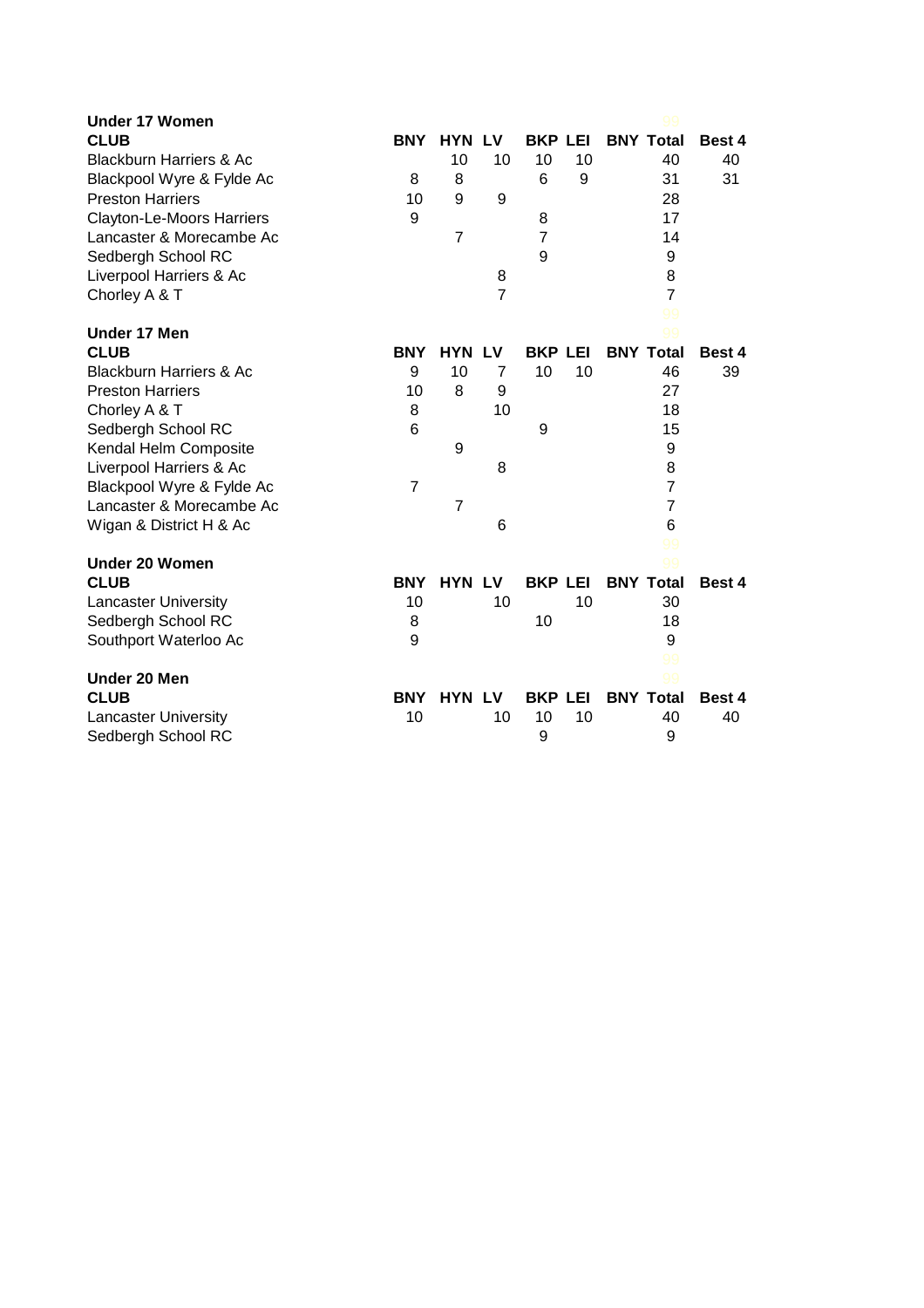## **Mid Lancs Xc Senior Women's and Vets' Divisions** 99

| <b>Division 1</b>                                           | <b>BNY</b>                              | <b>HYN</b>     | LV             | <b>BKP</b>     |                         | <b>LEI BNY</b> | <b>Total</b>                              | Best 4         |
|-------------------------------------------------------------|-----------------------------------------|----------------|----------------|----------------|-------------------------|----------------|-------------------------------------------|----------------|
| <b>Preston Harriers</b>                                     | 4                                       | 6              | $\overline{7}$ | 7              | $\overline{7}$          |                | 31                                        | 27             |
| <b>Lancaster University</b>                                 | $\overline{7}$                          | $\overline{7}$ | 5              | 6              | 6                       |                | 31                                        | 26             |
| Lytham St Annes Rr Club                                     | 5                                       | 5              | 3              | 4              | $\overline{\mathbf{4}}$ |                | 21                                        | 18             |
| Blackburn Harriers & Ac                                     | 6                                       | $\overline{2}$ | 6              | $\overline{2}$ |                         |                | 16                                        | 16             |
| Blackpool Wyre & Fylde Ac                                   | $\mathbf{1}$                            | 3              | $\overline{2}$ | 5              | 5                       |                | 16                                        | 15             |
| Wigan & District H & Ac                                     | $\overline{2}$                          | 4              | $\overline{4}$ | 3              | 3                       |                | 16                                        | 14             |
| <b>Clayton-Le-Moors Harriers</b>                            | 3                                       | 1              | 1              | $\mathbf{1}$   | $\overline{2}$          |                | 8                                         | $\overline{7}$ |
| <b>Division 2</b>                                           | <b>BNY</b>                              | <b>HYN</b>     | LV             | <b>BKP</b>     | <b>LEI</b>              | <b>BNY</b>     | <b>Total</b>                              | Best 4         |
| Southport Waterloo Ac                                       | $\overline{7}$                          | $\overline{7}$ | 6              | 6              | $\overline{7}$          |                | 33                                        | 27             |
| Lancaster & Morecambe Ac                                    | 4                                       | 6              | 5              | 5              | 4                       |                | 24                                        | 20             |
| Kendal Amateur Athletic Club                                | 6                                       |                | 4              |                | 6                       |                | 16                                        |                |
| Sedbergh School RC                                          | 5                                       |                |                | $\overline{7}$ |                         |                | 12                                        |                |
| Liverpool Pembroke Sefton                                   |                                         |                | $\overline{7}$ |                |                         |                | $\overline{7}$<br>99                      |                |
| <b>Division 3</b>                                           | <b>BNY</b>                              | <b>HYN</b>     | LV             | <b>BKP</b>     | LEI                     | <b>BNY</b>     | <b>Total</b>                              | Best 4         |
| <b>Walney Wind Cheetahs</b>                                 | 1                                       | 9              | 8              | $\overline{7}$ | 8                       |                | 33                                        | 32             |
| Chorley A & T                                               | 8                                       | $\overline{7}$ |                | 8              | 9                       |                | 32                                        | 32             |
| Wigan Phoenix                                               | $\overline{7}$                          | 8              |                | 10             | $\overline{4}$          |                | 29                                        | 29             |
| 'B'<br><b>Lancaster University</b>                          | 10                                      |                | 4              | 5              | 10                      |                | 29                                        | 29             |
| Wigan & District H & Ac<br>'B'                              | 1                                       | 6              | $\overline{2}$ | 4              | 6                       |                | 19                                        | 18             |
| <b>Preston Harriers</b><br>Έ                                | 1                                       | 1              | 6              | 1              | $\overline{7}$          |                | 16                                        | 15             |
| Blackpool Wyre & Fylde Ac 'B'                               | 1                                       | 1              | 1              | 9              | 1                       |                | 13                                        | 12             |
| Lytham St Annes Rr Club<br>'B'                              |                                         | 5              | 1              | 3              | $\overline{2}$          |                | 11                                        | 11             |
| Wesham Road Runners & Ac                                    | 1                                       | 3              | 1              | 1              | 1                       |                | $\overline{7}$                            | 6              |
| Clayton-Le-Moors Harriers 'B'                               | 3                                       | 1              |                | 1              | 1                       |                | 6                                         | 6              |
| <b>Red Rose Road Runners</b>                                | 1                                       | 1              |                | 1              | 1                       |                | 4                                         | 4              |
| Skelmersdale Boundary H                                     |                                         | 10             | $\overline{7}$ | 6              |                         |                | 23                                        |                |
| <b>Garstang Running Club</b>                                | 9                                       | $\overline{2}$ |                |                |                         |                | 11                                        |                |
| Leven Valley AC                                             |                                         |                | 10             |                |                         |                | 10                                        |                |
| Liverpool Harriers & Ac                                     |                                         |                | 9              |                |                         |                | 9                                         |                |
| <b>Blackburn Harriers &amp; Ac</b><br>'B'                   | 6                                       |                | 1              |                |                         |                | $\overline{7}$                            |                |
| Rossendale Harriers & Ac                                    |                                         | 1              | 5              | 1              |                         |                | $\overline{7}$                            |                |
| Leigh Harriers & Ac                                         |                                         |                | 1              |                | 5                       |                | 6                                         |                |
| Trawden Athletic Club                                       | 5                                       | 1              |                |                |                         |                | 6                                         |                |
| Astley & Tyldesley RR                                       |                                         | 4              | 1              |                | 1                       |                | 6                                         |                |
| <b>Glaxo Hoad Hill Harriers</b>                             |                                         |                | 1              | $\overline{2}$ | 3                       |                | 6                                         |                |
| Southport Waterloo Ac<br>'B'                                | 4                                       |                | 1              |                |                         |                | 5                                         |                |
| Liverpool Pembroke Sefton 'B'                               |                                         |                | 3              |                |                         |                | 3                                         |                |
| Wesham Road Runners & Ac<br>'B'                             | 1                                       | 1              |                | 1              |                         |                | 3                                         |                |
| <b>Walney Wind Cheetahs</b><br>'B'                          |                                         | 1              |                | 1              | 1                       |                | 3                                         |                |
| 'B'<br>Chorley A & T                                        | $\overline{\mathbf{c}}$<br>$\mathbf{1}$ |                |                |                |                         |                | $\overline{\mathbf{c}}$<br>$\overline{2}$ |                |
| <b>Trawden Athletic Club</b><br>'B'                         |                                         | 1              |                |                |                         |                |                                           |                |
| <b>Thornton Cleveleys RC</b><br><b>Barlick Fell Runners</b> |                                         | 1              |                |                | 1                       |                | $\overline{2}$<br>1                       |                |
| 'B'                                                         | 1                                       | 1              |                |                |                         |                | 1                                         |                |
| Astley & Tyldesley RR<br>Skelmersdale Boundary H<br>'B'     |                                         |                | 1              |                |                         |                | 1                                         |                |
| Kirkby Milers AC                                            |                                         |                |                | 1              |                         |                | 1                                         |                |
|                                                             |                                         |                |                |                |                         |                |                                           |                |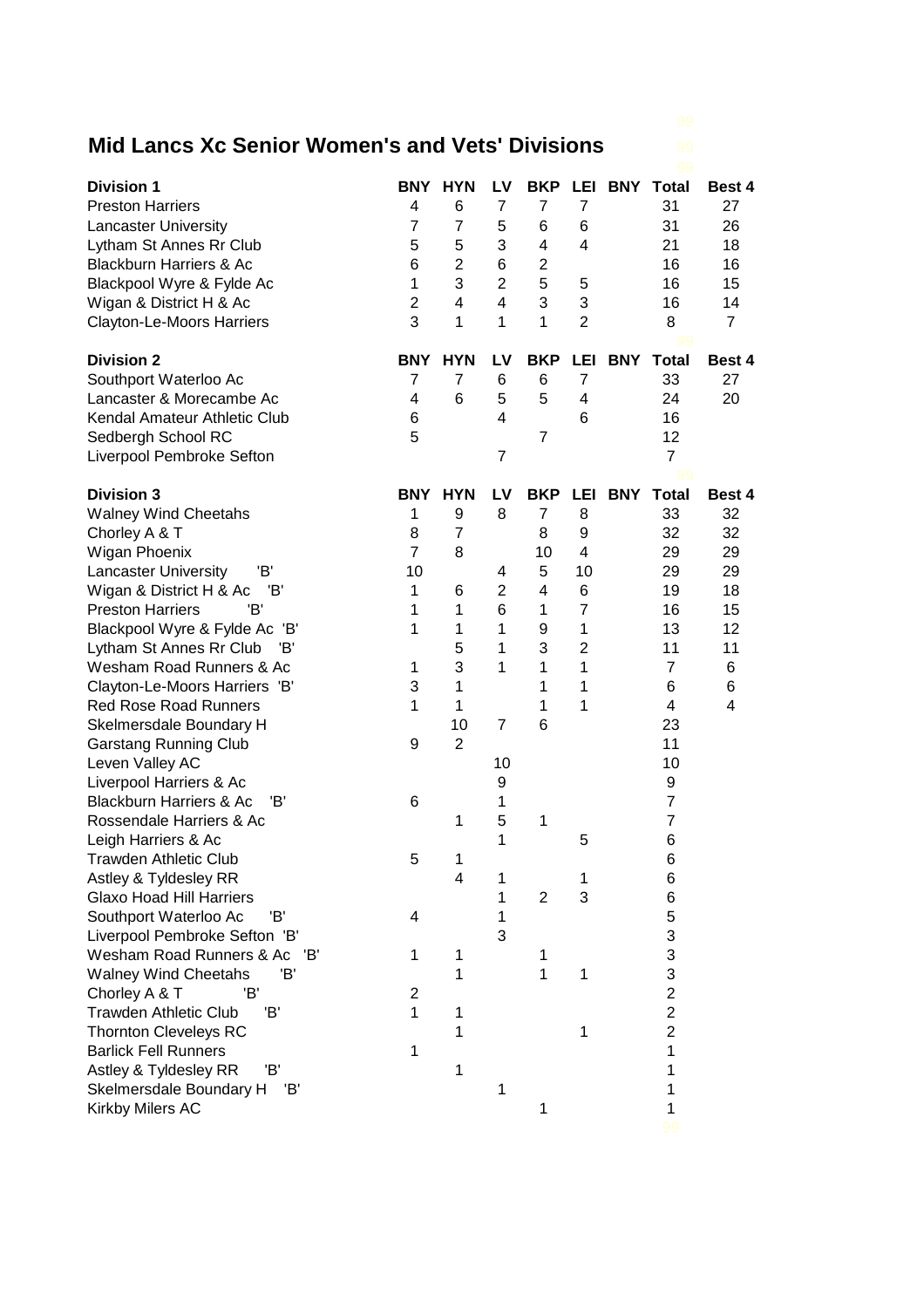| <b>CLUB</b><br><b>HYN LV</b><br><b>BNY Total</b><br><b>BNY</b><br><b>BKP LEI</b><br>10<br>Lytham St Annes Rr Club<br>10<br>9<br>9<br>10<br>48<br>39<br>Wigan Phoenix<br>9<br>6<br>8<br>6<br>29<br>29<br><b>Walney Wind Cheetahs</b><br>3<br>1<br>8<br>8<br>27<br>7<br>26<br>$\overline{2}$<br>5<br>9<br>Blackpool Wyre & Fylde Ac<br>1<br>10<br>27<br>26<br>$\overline{7}$<br>$\overline{7}$<br>$\mathbf{1}$<br>$\overline{2}$<br>$\overline{7}$<br>24<br>Wigan & District H & Ac<br>23<br>6<br>5<br>3<br>$\overline{2}$<br>1<br>17<br>Southport Waterloo Ac<br>16<br>3<br>5<br>1<br><b>Preston Harriers</b><br>1<br>4<br>14<br>13<br>6<br>Lancaster & Morecambe Ac<br>1<br>1<br>$\mathbf{1}$<br>1<br>10<br>9<br>5<br><b>Clayton-Le-Moors Harriers</b><br>1<br>1<br>1<br>1<br>9<br>8<br>1<br>$\mathbf{1}$<br>Wesham Road Runners & Ac<br>1<br>1<br>1<br>5<br>4<br>1<br><b>Red Rose Road Runners</b><br>1<br>1<br>4<br>4<br>1<br>9<br>$\overline{2}$<br>6<br>17<br>Skelmersdale Boundary H<br>4<br>4<br>8<br>16<br>Chorley A & T<br>Liverpool Pembroke Sefton<br>10<br>10<br>$\overline{7}$<br><b>Blackburn Harriers &amp; Ac</b><br>$\mathbf 1$<br>1<br>9<br>8<br>8<br>Leven Valley AC<br>$\overline{7}$<br>$\mathbf{1}$<br>Astley & Tyldesley RR<br>$\overline{2}$<br>4<br>5<br>1<br><b>Trawden Athletic Club</b><br>4<br>5<br><b>Glaxo Hoad Hill Harriers</b><br>5<br>4<br><b>Garstang Running Club</b><br>3<br>1<br>Kendal Amateur Athletic Club<br>1<br>3<br>4<br>$\overline{2}$<br><b>Thornton Cleveleys RC</b><br>1<br>1<br>$\overline{2}$<br>1<br>Leigh Harriers & Ac<br>1<br><b>Barlick Fell Runners</b><br>1<br>1<br>Rossendale Harriers & Ac<br>1<br>1<br>99<br>Vet 45 Teams<br><b>CLUB</b><br><b>BNY</b><br><b>HYN LV</b><br><b>BKP LEI</b><br><b>BNY Total</b><br>Best 4<br>10<br>9<br>Lytham St Annes Rr Club<br>10<br>10<br>10<br>49<br>40<br>3<br>8<br>Blackpool Wyre & Fylde Ac<br>5<br>9<br>10<br>35<br>32<br>9<br>$\overline{7}$<br>5<br>Southport Waterloo Ac<br>8<br>29<br>29<br>7<br>$\overline{2}$<br>$\overline{2}$<br><b>Clayton-Le-Moors Harriers</b><br>5<br>16<br>16<br>3<br>4<br><b>Preston Harriers</b><br>1<br>3<br>1<br>12<br>11<br>$\overline{7}$<br>8<br>9<br>24<br>Wigan & District H & Ac<br>$\,6$<br>22<br><b>Blackburn Harriers &amp; Ac</b><br>8<br>8<br>$\overline{7}$<br><b>Walney Wind Cheetahs</b><br>7<br>20<br>6<br>5<br>4<br>15<br>Lancaster & Morecambe Ac<br>6<br>9<br>14<br>Skelmersdale Boundary H<br>5<br>14<br>Wesham Road Runners & Ac<br>4<br>6<br>4<br>Kendal Amateur Athletic Club<br>10<br>4<br>6<br>3<br>Leigh Harriers & Ac<br>3<br><b>Trawden Athletic Club</b><br>1<br>1<br>Vet 55 Teams<br><b>CLUB</b><br><b>BNY</b><br><b>HYN LV</b><br><b>BKP LEI</b><br><b>BNY Total</b><br>Best 4<br>9<br>Lytham St Annes Rr Club<br>10<br>10<br>8<br>37<br>37<br>Clayton-Le-Moors Harriers<br>9<br>10<br>9<br>9<br>37<br>37<br>Kendal Amateur Athletic Club<br>10<br>10<br>20<br><b>Preston Harriers</b><br>7<br>8<br>15<br><b>Trawden Athletic Club</b><br>8<br>8<br>Vet 65 Teams<br><b>CLUB</b><br><b>HYN LV</b><br><b>BNY Total</b><br><b>BNY</b><br><b>BKP LEI</b><br>Best 4<br>10<br>Clayton-Le-Moors Harriers<br>10<br>10<br>30 | Vet 35 Teams |  |  |  |        |
|-----------------------------------------------------------------------------------------------------------------------------------------------------------------------------------------------------------------------------------------------------------------------------------------------------------------------------------------------------------------------------------------------------------------------------------------------------------------------------------------------------------------------------------------------------------------------------------------------------------------------------------------------------------------------------------------------------------------------------------------------------------------------------------------------------------------------------------------------------------------------------------------------------------------------------------------------------------------------------------------------------------------------------------------------------------------------------------------------------------------------------------------------------------------------------------------------------------------------------------------------------------------------------------------------------------------------------------------------------------------------------------------------------------------------------------------------------------------------------------------------------------------------------------------------------------------------------------------------------------------------------------------------------------------------------------------------------------------------------------------------------------------------------------------------------------------------------------------------------------------------------------------------------------------------------------------------------------------------------------------------------------------------------------------------------------------------------------------------------------------------------------------------------------------------------------------------------------------------------------------------------------------------------------------------------------------------------------------------------------------------------------------------------------------------------------------------------------------------------------------------------------------------------------------------------------------------------------------------------------------------------------------------------------------------------------------------------------------------------------------------------------------------------------------------------------------------------------------------------------------------------------------------------------------------------------------------------------------------------------------------------------------------------------------------------------------------------------------------------------------------------------------------------------------------------------------|--------------|--|--|--|--------|
|                                                                                                                                                                                                                                                                                                                                                                                                                                                                                                                                                                                                                                                                                                                                                                                                                                                                                                                                                                                                                                                                                                                                                                                                                                                                                                                                                                                                                                                                                                                                                                                                                                                                                                                                                                                                                                                                                                                                                                                                                                                                                                                                                                                                                                                                                                                                                                                                                                                                                                                                                                                                                                                                                                                                                                                                                                                                                                                                                                                                                                                                                                                                                                                         |              |  |  |  | Best 4 |
|                                                                                                                                                                                                                                                                                                                                                                                                                                                                                                                                                                                                                                                                                                                                                                                                                                                                                                                                                                                                                                                                                                                                                                                                                                                                                                                                                                                                                                                                                                                                                                                                                                                                                                                                                                                                                                                                                                                                                                                                                                                                                                                                                                                                                                                                                                                                                                                                                                                                                                                                                                                                                                                                                                                                                                                                                                                                                                                                                                                                                                                                                                                                                                                         |              |  |  |  |        |
|                                                                                                                                                                                                                                                                                                                                                                                                                                                                                                                                                                                                                                                                                                                                                                                                                                                                                                                                                                                                                                                                                                                                                                                                                                                                                                                                                                                                                                                                                                                                                                                                                                                                                                                                                                                                                                                                                                                                                                                                                                                                                                                                                                                                                                                                                                                                                                                                                                                                                                                                                                                                                                                                                                                                                                                                                                                                                                                                                                                                                                                                                                                                                                                         |              |  |  |  |        |
|                                                                                                                                                                                                                                                                                                                                                                                                                                                                                                                                                                                                                                                                                                                                                                                                                                                                                                                                                                                                                                                                                                                                                                                                                                                                                                                                                                                                                                                                                                                                                                                                                                                                                                                                                                                                                                                                                                                                                                                                                                                                                                                                                                                                                                                                                                                                                                                                                                                                                                                                                                                                                                                                                                                                                                                                                                                                                                                                                                                                                                                                                                                                                                                         |              |  |  |  |        |
|                                                                                                                                                                                                                                                                                                                                                                                                                                                                                                                                                                                                                                                                                                                                                                                                                                                                                                                                                                                                                                                                                                                                                                                                                                                                                                                                                                                                                                                                                                                                                                                                                                                                                                                                                                                                                                                                                                                                                                                                                                                                                                                                                                                                                                                                                                                                                                                                                                                                                                                                                                                                                                                                                                                                                                                                                                                                                                                                                                                                                                                                                                                                                                                         |              |  |  |  |        |
|                                                                                                                                                                                                                                                                                                                                                                                                                                                                                                                                                                                                                                                                                                                                                                                                                                                                                                                                                                                                                                                                                                                                                                                                                                                                                                                                                                                                                                                                                                                                                                                                                                                                                                                                                                                                                                                                                                                                                                                                                                                                                                                                                                                                                                                                                                                                                                                                                                                                                                                                                                                                                                                                                                                                                                                                                                                                                                                                                                                                                                                                                                                                                                                         |              |  |  |  |        |
|                                                                                                                                                                                                                                                                                                                                                                                                                                                                                                                                                                                                                                                                                                                                                                                                                                                                                                                                                                                                                                                                                                                                                                                                                                                                                                                                                                                                                                                                                                                                                                                                                                                                                                                                                                                                                                                                                                                                                                                                                                                                                                                                                                                                                                                                                                                                                                                                                                                                                                                                                                                                                                                                                                                                                                                                                                                                                                                                                                                                                                                                                                                                                                                         |              |  |  |  |        |
|                                                                                                                                                                                                                                                                                                                                                                                                                                                                                                                                                                                                                                                                                                                                                                                                                                                                                                                                                                                                                                                                                                                                                                                                                                                                                                                                                                                                                                                                                                                                                                                                                                                                                                                                                                                                                                                                                                                                                                                                                                                                                                                                                                                                                                                                                                                                                                                                                                                                                                                                                                                                                                                                                                                                                                                                                                                                                                                                                                                                                                                                                                                                                                                         |              |  |  |  |        |
|                                                                                                                                                                                                                                                                                                                                                                                                                                                                                                                                                                                                                                                                                                                                                                                                                                                                                                                                                                                                                                                                                                                                                                                                                                                                                                                                                                                                                                                                                                                                                                                                                                                                                                                                                                                                                                                                                                                                                                                                                                                                                                                                                                                                                                                                                                                                                                                                                                                                                                                                                                                                                                                                                                                                                                                                                                                                                                                                                                                                                                                                                                                                                                                         |              |  |  |  |        |
|                                                                                                                                                                                                                                                                                                                                                                                                                                                                                                                                                                                                                                                                                                                                                                                                                                                                                                                                                                                                                                                                                                                                                                                                                                                                                                                                                                                                                                                                                                                                                                                                                                                                                                                                                                                                                                                                                                                                                                                                                                                                                                                                                                                                                                                                                                                                                                                                                                                                                                                                                                                                                                                                                                                                                                                                                                                                                                                                                                                                                                                                                                                                                                                         |              |  |  |  |        |
|                                                                                                                                                                                                                                                                                                                                                                                                                                                                                                                                                                                                                                                                                                                                                                                                                                                                                                                                                                                                                                                                                                                                                                                                                                                                                                                                                                                                                                                                                                                                                                                                                                                                                                                                                                                                                                                                                                                                                                                                                                                                                                                                                                                                                                                                                                                                                                                                                                                                                                                                                                                                                                                                                                                                                                                                                                                                                                                                                                                                                                                                                                                                                                                         |              |  |  |  |        |
|                                                                                                                                                                                                                                                                                                                                                                                                                                                                                                                                                                                                                                                                                                                                                                                                                                                                                                                                                                                                                                                                                                                                                                                                                                                                                                                                                                                                                                                                                                                                                                                                                                                                                                                                                                                                                                                                                                                                                                                                                                                                                                                                                                                                                                                                                                                                                                                                                                                                                                                                                                                                                                                                                                                                                                                                                                                                                                                                                                                                                                                                                                                                                                                         |              |  |  |  |        |
|                                                                                                                                                                                                                                                                                                                                                                                                                                                                                                                                                                                                                                                                                                                                                                                                                                                                                                                                                                                                                                                                                                                                                                                                                                                                                                                                                                                                                                                                                                                                                                                                                                                                                                                                                                                                                                                                                                                                                                                                                                                                                                                                                                                                                                                                                                                                                                                                                                                                                                                                                                                                                                                                                                                                                                                                                                                                                                                                                                                                                                                                                                                                                                                         |              |  |  |  |        |
|                                                                                                                                                                                                                                                                                                                                                                                                                                                                                                                                                                                                                                                                                                                                                                                                                                                                                                                                                                                                                                                                                                                                                                                                                                                                                                                                                                                                                                                                                                                                                                                                                                                                                                                                                                                                                                                                                                                                                                                                                                                                                                                                                                                                                                                                                                                                                                                                                                                                                                                                                                                                                                                                                                                                                                                                                                                                                                                                                                                                                                                                                                                                                                                         |              |  |  |  |        |
|                                                                                                                                                                                                                                                                                                                                                                                                                                                                                                                                                                                                                                                                                                                                                                                                                                                                                                                                                                                                                                                                                                                                                                                                                                                                                                                                                                                                                                                                                                                                                                                                                                                                                                                                                                                                                                                                                                                                                                                                                                                                                                                                                                                                                                                                                                                                                                                                                                                                                                                                                                                                                                                                                                                                                                                                                                                                                                                                                                                                                                                                                                                                                                                         |              |  |  |  |        |
|                                                                                                                                                                                                                                                                                                                                                                                                                                                                                                                                                                                                                                                                                                                                                                                                                                                                                                                                                                                                                                                                                                                                                                                                                                                                                                                                                                                                                                                                                                                                                                                                                                                                                                                                                                                                                                                                                                                                                                                                                                                                                                                                                                                                                                                                                                                                                                                                                                                                                                                                                                                                                                                                                                                                                                                                                                                                                                                                                                                                                                                                                                                                                                                         |              |  |  |  |        |
|                                                                                                                                                                                                                                                                                                                                                                                                                                                                                                                                                                                                                                                                                                                                                                                                                                                                                                                                                                                                                                                                                                                                                                                                                                                                                                                                                                                                                                                                                                                                                                                                                                                                                                                                                                                                                                                                                                                                                                                                                                                                                                                                                                                                                                                                                                                                                                                                                                                                                                                                                                                                                                                                                                                                                                                                                                                                                                                                                                                                                                                                                                                                                                                         |              |  |  |  |        |
|                                                                                                                                                                                                                                                                                                                                                                                                                                                                                                                                                                                                                                                                                                                                                                                                                                                                                                                                                                                                                                                                                                                                                                                                                                                                                                                                                                                                                                                                                                                                                                                                                                                                                                                                                                                                                                                                                                                                                                                                                                                                                                                                                                                                                                                                                                                                                                                                                                                                                                                                                                                                                                                                                                                                                                                                                                                                                                                                                                                                                                                                                                                                                                                         |              |  |  |  |        |
|                                                                                                                                                                                                                                                                                                                                                                                                                                                                                                                                                                                                                                                                                                                                                                                                                                                                                                                                                                                                                                                                                                                                                                                                                                                                                                                                                                                                                                                                                                                                                                                                                                                                                                                                                                                                                                                                                                                                                                                                                                                                                                                                                                                                                                                                                                                                                                                                                                                                                                                                                                                                                                                                                                                                                                                                                                                                                                                                                                                                                                                                                                                                                                                         |              |  |  |  |        |
|                                                                                                                                                                                                                                                                                                                                                                                                                                                                                                                                                                                                                                                                                                                                                                                                                                                                                                                                                                                                                                                                                                                                                                                                                                                                                                                                                                                                                                                                                                                                                                                                                                                                                                                                                                                                                                                                                                                                                                                                                                                                                                                                                                                                                                                                                                                                                                                                                                                                                                                                                                                                                                                                                                                                                                                                                                                                                                                                                                                                                                                                                                                                                                                         |              |  |  |  |        |
|                                                                                                                                                                                                                                                                                                                                                                                                                                                                                                                                                                                                                                                                                                                                                                                                                                                                                                                                                                                                                                                                                                                                                                                                                                                                                                                                                                                                                                                                                                                                                                                                                                                                                                                                                                                                                                                                                                                                                                                                                                                                                                                                                                                                                                                                                                                                                                                                                                                                                                                                                                                                                                                                                                                                                                                                                                                                                                                                                                                                                                                                                                                                                                                         |              |  |  |  |        |
|                                                                                                                                                                                                                                                                                                                                                                                                                                                                                                                                                                                                                                                                                                                                                                                                                                                                                                                                                                                                                                                                                                                                                                                                                                                                                                                                                                                                                                                                                                                                                                                                                                                                                                                                                                                                                                                                                                                                                                                                                                                                                                                                                                                                                                                                                                                                                                                                                                                                                                                                                                                                                                                                                                                                                                                                                                                                                                                                                                                                                                                                                                                                                                                         |              |  |  |  |        |
|                                                                                                                                                                                                                                                                                                                                                                                                                                                                                                                                                                                                                                                                                                                                                                                                                                                                                                                                                                                                                                                                                                                                                                                                                                                                                                                                                                                                                                                                                                                                                                                                                                                                                                                                                                                                                                                                                                                                                                                                                                                                                                                                                                                                                                                                                                                                                                                                                                                                                                                                                                                                                                                                                                                                                                                                                                                                                                                                                                                                                                                                                                                                                                                         |              |  |  |  |        |
|                                                                                                                                                                                                                                                                                                                                                                                                                                                                                                                                                                                                                                                                                                                                                                                                                                                                                                                                                                                                                                                                                                                                                                                                                                                                                                                                                                                                                                                                                                                                                                                                                                                                                                                                                                                                                                                                                                                                                                                                                                                                                                                                                                                                                                                                                                                                                                                                                                                                                                                                                                                                                                                                                                                                                                                                                                                                                                                                                                                                                                                                                                                                                                                         |              |  |  |  |        |
|                                                                                                                                                                                                                                                                                                                                                                                                                                                                                                                                                                                                                                                                                                                                                                                                                                                                                                                                                                                                                                                                                                                                                                                                                                                                                                                                                                                                                                                                                                                                                                                                                                                                                                                                                                                                                                                                                                                                                                                                                                                                                                                                                                                                                                                                                                                                                                                                                                                                                                                                                                                                                                                                                                                                                                                                                                                                                                                                                                                                                                                                                                                                                                                         |              |  |  |  |        |
|                                                                                                                                                                                                                                                                                                                                                                                                                                                                                                                                                                                                                                                                                                                                                                                                                                                                                                                                                                                                                                                                                                                                                                                                                                                                                                                                                                                                                                                                                                                                                                                                                                                                                                                                                                                                                                                                                                                                                                                                                                                                                                                                                                                                                                                                                                                                                                                                                                                                                                                                                                                                                                                                                                                                                                                                                                                                                                                                                                                                                                                                                                                                                                                         |              |  |  |  |        |
|                                                                                                                                                                                                                                                                                                                                                                                                                                                                                                                                                                                                                                                                                                                                                                                                                                                                                                                                                                                                                                                                                                                                                                                                                                                                                                                                                                                                                                                                                                                                                                                                                                                                                                                                                                                                                                                                                                                                                                                                                                                                                                                                                                                                                                                                                                                                                                                                                                                                                                                                                                                                                                                                                                                                                                                                                                                                                                                                                                                                                                                                                                                                                                                         |              |  |  |  |        |
|                                                                                                                                                                                                                                                                                                                                                                                                                                                                                                                                                                                                                                                                                                                                                                                                                                                                                                                                                                                                                                                                                                                                                                                                                                                                                                                                                                                                                                                                                                                                                                                                                                                                                                                                                                                                                                                                                                                                                                                                                                                                                                                                                                                                                                                                                                                                                                                                                                                                                                                                                                                                                                                                                                                                                                                                                                                                                                                                                                                                                                                                                                                                                                                         |              |  |  |  |        |
|                                                                                                                                                                                                                                                                                                                                                                                                                                                                                                                                                                                                                                                                                                                                                                                                                                                                                                                                                                                                                                                                                                                                                                                                                                                                                                                                                                                                                                                                                                                                                                                                                                                                                                                                                                                                                                                                                                                                                                                                                                                                                                                                                                                                                                                                                                                                                                                                                                                                                                                                                                                                                                                                                                                                                                                                                                                                                                                                                                                                                                                                                                                                                                                         |              |  |  |  |        |
|                                                                                                                                                                                                                                                                                                                                                                                                                                                                                                                                                                                                                                                                                                                                                                                                                                                                                                                                                                                                                                                                                                                                                                                                                                                                                                                                                                                                                                                                                                                                                                                                                                                                                                                                                                                                                                                                                                                                                                                                                                                                                                                                                                                                                                                                                                                                                                                                                                                                                                                                                                                                                                                                                                                                                                                                                                                                                                                                                                                                                                                                                                                                                                                         |              |  |  |  |        |
|                                                                                                                                                                                                                                                                                                                                                                                                                                                                                                                                                                                                                                                                                                                                                                                                                                                                                                                                                                                                                                                                                                                                                                                                                                                                                                                                                                                                                                                                                                                                                                                                                                                                                                                                                                                                                                                                                                                                                                                                                                                                                                                                                                                                                                                                                                                                                                                                                                                                                                                                                                                                                                                                                                                                                                                                                                                                                                                                                                                                                                                                                                                                                                                         |              |  |  |  |        |
|                                                                                                                                                                                                                                                                                                                                                                                                                                                                                                                                                                                                                                                                                                                                                                                                                                                                                                                                                                                                                                                                                                                                                                                                                                                                                                                                                                                                                                                                                                                                                                                                                                                                                                                                                                                                                                                                                                                                                                                                                                                                                                                                                                                                                                                                                                                                                                                                                                                                                                                                                                                                                                                                                                                                                                                                                                                                                                                                                                                                                                                                                                                                                                                         |              |  |  |  |        |
|                                                                                                                                                                                                                                                                                                                                                                                                                                                                                                                                                                                                                                                                                                                                                                                                                                                                                                                                                                                                                                                                                                                                                                                                                                                                                                                                                                                                                                                                                                                                                                                                                                                                                                                                                                                                                                                                                                                                                                                                                                                                                                                                                                                                                                                                                                                                                                                                                                                                                                                                                                                                                                                                                                                                                                                                                                                                                                                                                                                                                                                                                                                                                                                         |              |  |  |  |        |
|                                                                                                                                                                                                                                                                                                                                                                                                                                                                                                                                                                                                                                                                                                                                                                                                                                                                                                                                                                                                                                                                                                                                                                                                                                                                                                                                                                                                                                                                                                                                                                                                                                                                                                                                                                                                                                                                                                                                                                                                                                                                                                                                                                                                                                                                                                                                                                                                                                                                                                                                                                                                                                                                                                                                                                                                                                                                                                                                                                                                                                                                                                                                                                                         |              |  |  |  |        |
|                                                                                                                                                                                                                                                                                                                                                                                                                                                                                                                                                                                                                                                                                                                                                                                                                                                                                                                                                                                                                                                                                                                                                                                                                                                                                                                                                                                                                                                                                                                                                                                                                                                                                                                                                                                                                                                                                                                                                                                                                                                                                                                                                                                                                                                                                                                                                                                                                                                                                                                                                                                                                                                                                                                                                                                                                                                                                                                                                                                                                                                                                                                                                                                         |              |  |  |  |        |
|                                                                                                                                                                                                                                                                                                                                                                                                                                                                                                                                                                                                                                                                                                                                                                                                                                                                                                                                                                                                                                                                                                                                                                                                                                                                                                                                                                                                                                                                                                                                                                                                                                                                                                                                                                                                                                                                                                                                                                                                                                                                                                                                                                                                                                                                                                                                                                                                                                                                                                                                                                                                                                                                                                                                                                                                                                                                                                                                                                                                                                                                                                                                                                                         |              |  |  |  |        |
|                                                                                                                                                                                                                                                                                                                                                                                                                                                                                                                                                                                                                                                                                                                                                                                                                                                                                                                                                                                                                                                                                                                                                                                                                                                                                                                                                                                                                                                                                                                                                                                                                                                                                                                                                                                                                                                                                                                                                                                                                                                                                                                                                                                                                                                                                                                                                                                                                                                                                                                                                                                                                                                                                                                                                                                                                                                                                                                                                                                                                                                                                                                                                                                         |              |  |  |  |        |
|                                                                                                                                                                                                                                                                                                                                                                                                                                                                                                                                                                                                                                                                                                                                                                                                                                                                                                                                                                                                                                                                                                                                                                                                                                                                                                                                                                                                                                                                                                                                                                                                                                                                                                                                                                                                                                                                                                                                                                                                                                                                                                                                                                                                                                                                                                                                                                                                                                                                                                                                                                                                                                                                                                                                                                                                                                                                                                                                                                                                                                                                                                                                                                                         |              |  |  |  |        |
|                                                                                                                                                                                                                                                                                                                                                                                                                                                                                                                                                                                                                                                                                                                                                                                                                                                                                                                                                                                                                                                                                                                                                                                                                                                                                                                                                                                                                                                                                                                                                                                                                                                                                                                                                                                                                                                                                                                                                                                                                                                                                                                                                                                                                                                                                                                                                                                                                                                                                                                                                                                                                                                                                                                                                                                                                                                                                                                                                                                                                                                                                                                                                                                         |              |  |  |  |        |
|                                                                                                                                                                                                                                                                                                                                                                                                                                                                                                                                                                                                                                                                                                                                                                                                                                                                                                                                                                                                                                                                                                                                                                                                                                                                                                                                                                                                                                                                                                                                                                                                                                                                                                                                                                                                                                                                                                                                                                                                                                                                                                                                                                                                                                                                                                                                                                                                                                                                                                                                                                                                                                                                                                                                                                                                                                                                                                                                                                                                                                                                                                                                                                                         |              |  |  |  |        |
|                                                                                                                                                                                                                                                                                                                                                                                                                                                                                                                                                                                                                                                                                                                                                                                                                                                                                                                                                                                                                                                                                                                                                                                                                                                                                                                                                                                                                                                                                                                                                                                                                                                                                                                                                                                                                                                                                                                                                                                                                                                                                                                                                                                                                                                                                                                                                                                                                                                                                                                                                                                                                                                                                                                                                                                                                                                                                                                                                                                                                                                                                                                                                                                         |              |  |  |  |        |
|                                                                                                                                                                                                                                                                                                                                                                                                                                                                                                                                                                                                                                                                                                                                                                                                                                                                                                                                                                                                                                                                                                                                                                                                                                                                                                                                                                                                                                                                                                                                                                                                                                                                                                                                                                                                                                                                                                                                                                                                                                                                                                                                                                                                                                                                                                                                                                                                                                                                                                                                                                                                                                                                                                                                                                                                                                                                                                                                                                                                                                                                                                                                                                                         |              |  |  |  |        |
|                                                                                                                                                                                                                                                                                                                                                                                                                                                                                                                                                                                                                                                                                                                                                                                                                                                                                                                                                                                                                                                                                                                                                                                                                                                                                                                                                                                                                                                                                                                                                                                                                                                                                                                                                                                                                                                                                                                                                                                                                                                                                                                                                                                                                                                                                                                                                                                                                                                                                                                                                                                                                                                                                                                                                                                                                                                                                                                                                                                                                                                                                                                                                                                         |              |  |  |  |        |
|                                                                                                                                                                                                                                                                                                                                                                                                                                                                                                                                                                                                                                                                                                                                                                                                                                                                                                                                                                                                                                                                                                                                                                                                                                                                                                                                                                                                                                                                                                                                                                                                                                                                                                                                                                                                                                                                                                                                                                                                                                                                                                                                                                                                                                                                                                                                                                                                                                                                                                                                                                                                                                                                                                                                                                                                                                                                                                                                                                                                                                                                                                                                                                                         |              |  |  |  |        |
|                                                                                                                                                                                                                                                                                                                                                                                                                                                                                                                                                                                                                                                                                                                                                                                                                                                                                                                                                                                                                                                                                                                                                                                                                                                                                                                                                                                                                                                                                                                                                                                                                                                                                                                                                                                                                                                                                                                                                                                                                                                                                                                                                                                                                                                                                                                                                                                                                                                                                                                                                                                                                                                                                                                                                                                                                                                                                                                                                                                                                                                                                                                                                                                         |              |  |  |  |        |
|                                                                                                                                                                                                                                                                                                                                                                                                                                                                                                                                                                                                                                                                                                                                                                                                                                                                                                                                                                                                                                                                                                                                                                                                                                                                                                                                                                                                                                                                                                                                                                                                                                                                                                                                                                                                                                                                                                                                                                                                                                                                                                                                                                                                                                                                                                                                                                                                                                                                                                                                                                                                                                                                                                                                                                                                                                                                                                                                                                                                                                                                                                                                                                                         |              |  |  |  |        |
|                                                                                                                                                                                                                                                                                                                                                                                                                                                                                                                                                                                                                                                                                                                                                                                                                                                                                                                                                                                                                                                                                                                                                                                                                                                                                                                                                                                                                                                                                                                                                                                                                                                                                                                                                                                                                                                                                                                                                                                                                                                                                                                                                                                                                                                                                                                                                                                                                                                                                                                                                                                                                                                                                                                                                                                                                                                                                                                                                                                                                                                                                                                                                                                         |              |  |  |  |        |
|                                                                                                                                                                                                                                                                                                                                                                                                                                                                                                                                                                                                                                                                                                                                                                                                                                                                                                                                                                                                                                                                                                                                                                                                                                                                                                                                                                                                                                                                                                                                                                                                                                                                                                                                                                                                                                                                                                                                                                                                                                                                                                                                                                                                                                                                                                                                                                                                                                                                                                                                                                                                                                                                                                                                                                                                                                                                                                                                                                                                                                                                                                                                                                                         |              |  |  |  |        |
|                                                                                                                                                                                                                                                                                                                                                                                                                                                                                                                                                                                                                                                                                                                                                                                                                                                                                                                                                                                                                                                                                                                                                                                                                                                                                                                                                                                                                                                                                                                                                                                                                                                                                                                                                                                                                                                                                                                                                                                                                                                                                                                                                                                                                                                                                                                                                                                                                                                                                                                                                                                                                                                                                                                                                                                                                                                                                                                                                                                                                                                                                                                                                                                         |              |  |  |  |        |
|                                                                                                                                                                                                                                                                                                                                                                                                                                                                                                                                                                                                                                                                                                                                                                                                                                                                                                                                                                                                                                                                                                                                                                                                                                                                                                                                                                                                                                                                                                                                                                                                                                                                                                                                                                                                                                                                                                                                                                                                                                                                                                                                                                                                                                                                                                                                                                                                                                                                                                                                                                                                                                                                                                                                                                                                                                                                                                                                                                                                                                                                                                                                                                                         |              |  |  |  |        |
|                                                                                                                                                                                                                                                                                                                                                                                                                                                                                                                                                                                                                                                                                                                                                                                                                                                                                                                                                                                                                                                                                                                                                                                                                                                                                                                                                                                                                                                                                                                                                                                                                                                                                                                                                                                                                                                                                                                                                                                                                                                                                                                                                                                                                                                                                                                                                                                                                                                                                                                                                                                                                                                                                                                                                                                                                                                                                                                                                                                                                                                                                                                                                                                         |              |  |  |  |        |
|                                                                                                                                                                                                                                                                                                                                                                                                                                                                                                                                                                                                                                                                                                                                                                                                                                                                                                                                                                                                                                                                                                                                                                                                                                                                                                                                                                                                                                                                                                                                                                                                                                                                                                                                                                                                                                                                                                                                                                                                                                                                                                                                                                                                                                                                                                                                                                                                                                                                                                                                                                                                                                                                                                                                                                                                                                                                                                                                                                                                                                                                                                                                                                                         |              |  |  |  |        |
|                                                                                                                                                                                                                                                                                                                                                                                                                                                                                                                                                                                                                                                                                                                                                                                                                                                                                                                                                                                                                                                                                                                                                                                                                                                                                                                                                                                                                                                                                                                                                                                                                                                                                                                                                                                                                                                                                                                                                                                                                                                                                                                                                                                                                                                                                                                                                                                                                                                                                                                                                                                                                                                                                                                                                                                                                                                                                                                                                                                                                                                                                                                                                                                         |              |  |  |  |        |
|                                                                                                                                                                                                                                                                                                                                                                                                                                                                                                                                                                                                                                                                                                                                                                                                                                                                                                                                                                                                                                                                                                                                                                                                                                                                                                                                                                                                                                                                                                                                                                                                                                                                                                                                                                                                                                                                                                                                                                                                                                                                                                                                                                                                                                                                                                                                                                                                                                                                                                                                                                                                                                                                                                                                                                                                                                                                                                                                                                                                                                                                                                                                                                                         |              |  |  |  |        |
|                                                                                                                                                                                                                                                                                                                                                                                                                                                                                                                                                                                                                                                                                                                                                                                                                                                                                                                                                                                                                                                                                                                                                                                                                                                                                                                                                                                                                                                                                                                                                                                                                                                                                                                                                                                                                                                                                                                                                                                                                                                                                                                                                                                                                                                                                                                                                                                                                                                                                                                                                                                                                                                                                                                                                                                                                                                                                                                                                                                                                                                                                                                                                                                         |              |  |  |  |        |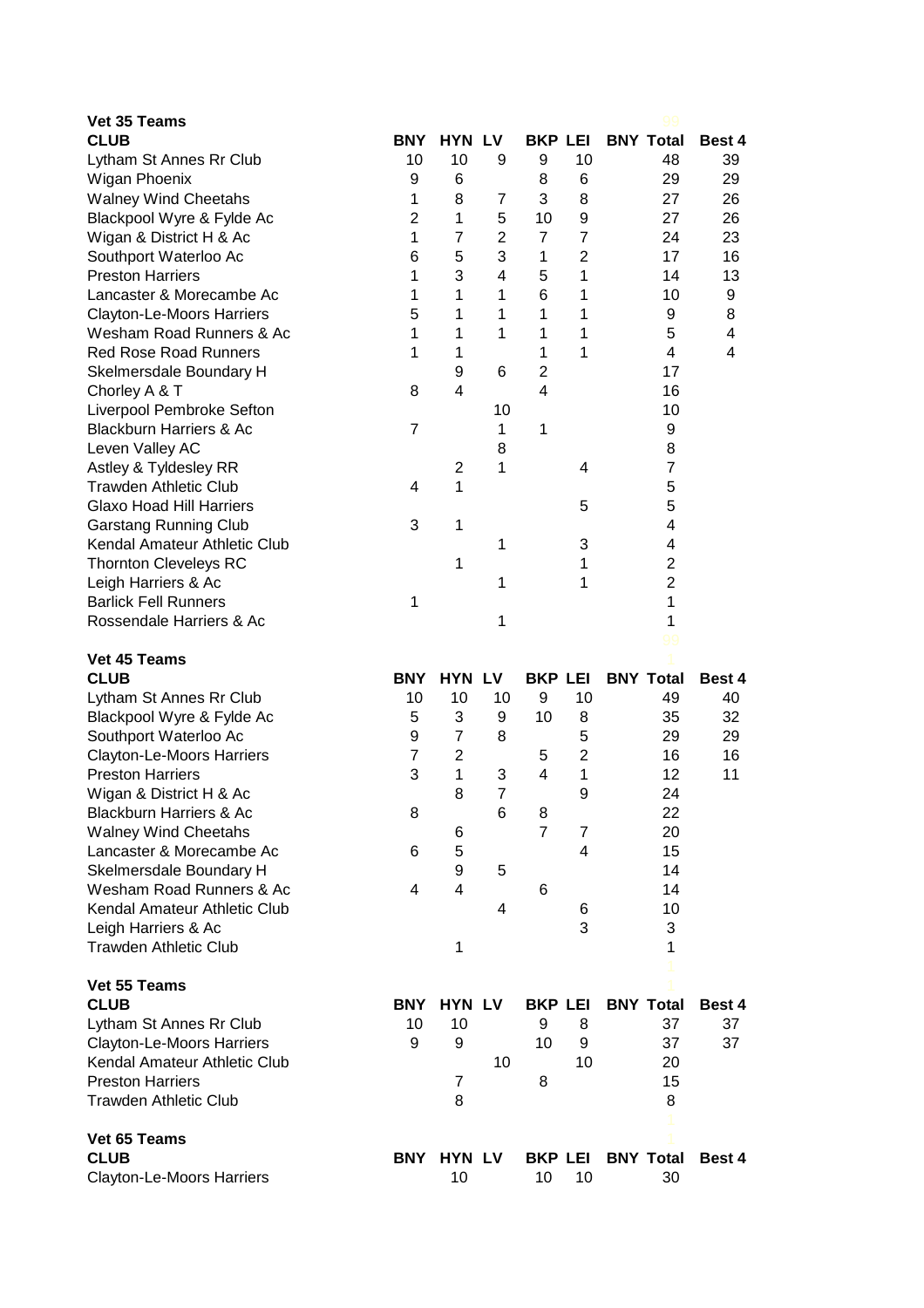## **Mid Lancs Xc Senior Men's and Vets' Divisions** 1

| <b>Division 1</b>                  | <b>BNY</b>     | <b>HYN</b>     | LV             | <b>BKP</b>     | LEI            | BNY | <b>Total</b>     | Best 4 |
|------------------------------------|----------------|----------------|----------------|----------------|----------------|-----|------------------|--------|
| <b>Lancaster University</b>        | 6              | 7              | $\overline{7}$ | 7              | 5              |     | 32               | 27     |
| <b>Preston Harriers</b>            | $\overline{7}$ | 6              | 6              | 5              | $\overline{7}$ |     | 31               | 26     |
| Wesham Road Runners & Ac           | 5              | 5              |                | 6              | 4              |     | 20               | 20     |
| <b>Glaxo Hoad Hill Harriers</b>    | $\overline{2}$ | 4              | 5              | 3              | 3              |     | 17               | 15     |
| <b>Clayton-Le-Moors Harriers</b>   | 4              | $\overline{2}$ | 3              | $\overline{2}$ |                |     | 11               | 11     |
| <b>Blackburn Harriers &amp; Ac</b> | 3              |                | 4              |                | 6              |     | 13               |        |
| Lytham St Annes Rr Club            |                | 3              |                | 4              | $\overline{2}$ |     | 9                |        |
|                                    |                |                |                |                |                |     |                  |        |
| <b>Division 2</b>                  | <b>BNY</b>     | <b>HYN</b>     | LV             | <b>BKP</b>     | <b>LEI</b>     |     | <b>BNY Total</b> | Best 4 |
| Southport Waterloo Ac              | 7              | $\overline{7}$ | $\overline{7}$ | 6              | 6              |     | 33               | 27     |
| Lancaster & Morecambe Ac           | 6              |                | 6              | 5              | 5              |     | 22               | 22     |
| Kendal Amateur Athletic Club       | 4              | 4              | 5              | $\overline{7}$ |                |     | 20               | 20     |
| Wigan & District H & Ac            | 3              | 5              | 3              | 3              | $\overline{7}$ |     | 21               | 18     |
| Kirkby Milers AC                   |                | 3              | 4              | $\overline{4}$ | $\overline{4}$ |     | 15               | 15     |
| Leven Valley AC                    | 5              | 6              | $\overline{2}$ |                |                |     | 13               |        |
| <b>Trawden Athletic Club</b>       | $\overline{2}$ | $\overline{2}$ |                |                | 3              |     | $\overline{7}$   |        |
|                                    |                |                |                |                |                |     |                  |        |
| <b>Division 3</b>                  | <b>BNY</b>     | <b>HYN</b>     | LV             | <b>BKP</b>     | LEI            |     | <b>BNY Total</b> | Best 4 |
| <b>Red Rose Road Runners</b>       | 7              | 7              | 6              | 4              | 6              |     | 30               | 26     |
| <b>Preston Harriers</b><br>'B'     | 6              | 5              | 5              | $\overline{7}$ | $\overline{7}$ |     | 30               | 25     |
| Wesham Road Runners & Ac<br>'B'    | 5              | 6              |                | 6              | 5              |     | 22               | 22     |
| Lancaster & Morecambe Ac 'B'       |                |                | $\overline{7}$ |                |                |     | $\overline{7}$   |        |
| 'B'<br><b>Lancaster University</b> |                |                |                | 5              |                |     | 5                |        |
|                                    |                |                |                |                |                |     |                  |        |
| <b>Division 4</b>                  | <b>BNY</b>     | <b>HYN</b>     | LV             | <b>BKP</b>     | LEI            |     | <b>BNY Total</b> | Best 4 |
| Blackpool Wyre & Fylde Ac          | 8              | 9              |                | 9              | 8              |     | 34               | 34     |
| Southport Waterloo Ac<br>'B'       | $\overline{7}$ | 5              | 8              | 6              | $\overline{7}$ |     | 33               | 28     |
| <b>Walney Wind Cheetahs</b>        | 6              | $\overline{2}$ | 3              | $\overline{4}$ | 6              |     | 21               | 19     |
| Liverpool Pembroke Sefton          | 9              | 10             | 9              |                |                |     | 28               |        |
| Rossendale Harriers & Ac           |                |                |                | 10             | 10             |     | 20               |        |
| Sedbergh School RC                 | 10             |                |                | 8              |                |     | 18               |        |
| Liverpool Pembroke Sefton 'B'      |                | 8              | 7              |                |                |     | 15               |        |
| Liverpool Harriers & Ac            |                |                | 10             |                |                |     | 10               |        |
| Skelmersdale Boundary H            |                | 4              | 6              |                |                |     | 10               |        |
| Leigh Harriers & Ac                |                |                |                |                | 9              |     | 9                |        |
| Wigan & District H & Ac<br>'B'     |                | 3              | 4              |                |                |     | 7                |        |
| Wigan Phoenix                      |                | $\overline{7}$ |                |                |                |     | 7                |        |
| <b>Garstang Running Club</b>       | 4              |                |                | 3              |                |     | 7                |        |
| Blackpool Wyre & Fylde Ac 'B'      |                |                |                | $\overline{7}$ |                |     | $\overline{7}$   |        |
| Chorley A & T                      |                | 6              |                |                |                |     | 6                |        |
| Red Rose Road Runners<br>'B'       | $\overline{c}$ | $\mathbf{1}$   | $\overline{c}$ |                |                |     | 5                |        |
| Clayton-Le-Moors Harriers 'B'      | 5              |                |                |                |                |     | 5                |        |
| Kirkby Milers AC<br>'B'            |                |                | 5              |                |                |     | 5                |        |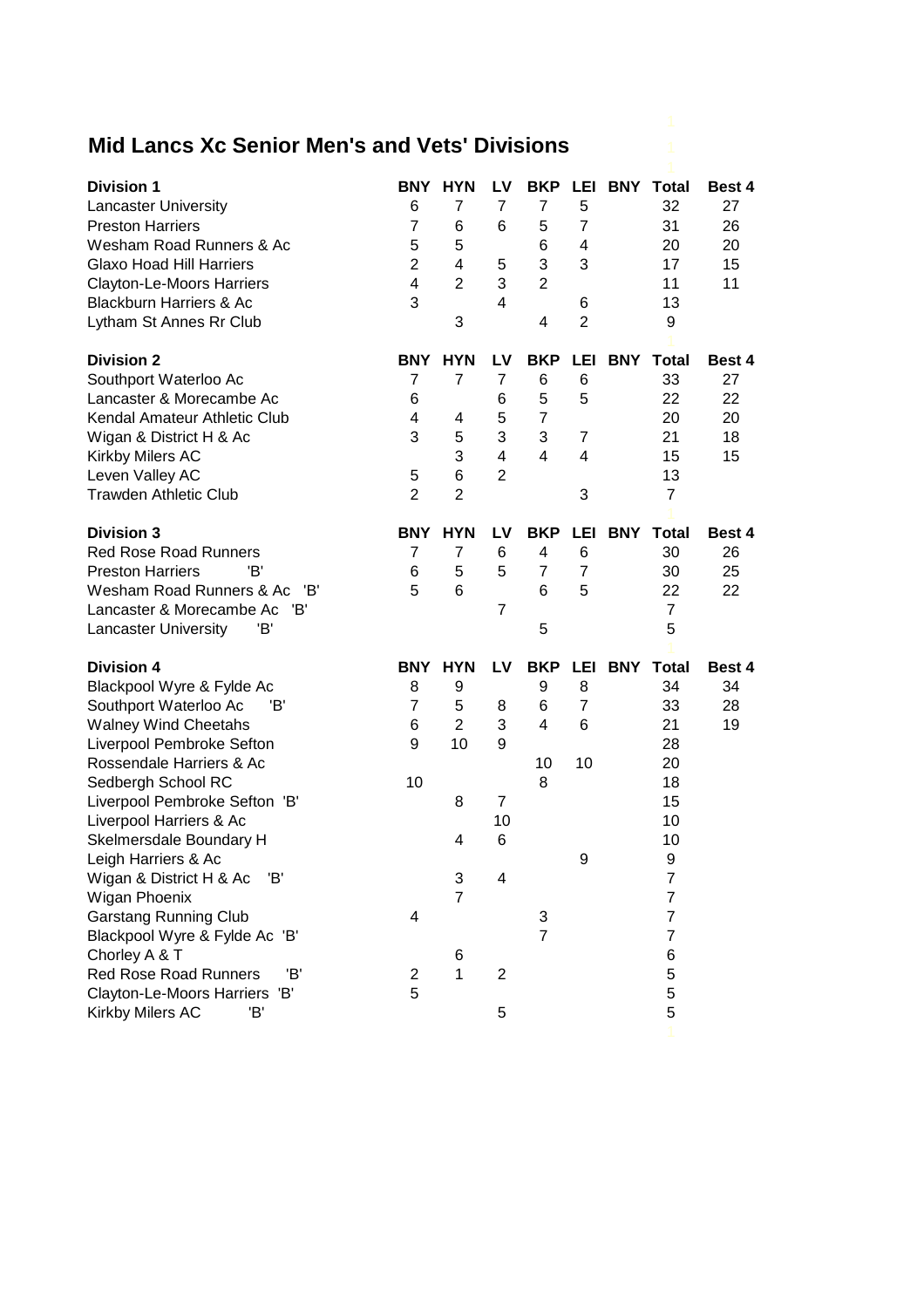## **Vet 40 Teams**

| 7<br>6<br>5<br>4<br>1<br>$\overline{2}$<br>3                                    | <b>HYN</b><br>7<br>4<br>5<br>6<br>3<br>$\overline{2}$                          | LV.<br>$\overline{7}$<br>3<br>6<br>5<br>4<br>$\overline{2}$       | 7<br>4<br>5<br>6<br>3<br>$\overline{2}$                                             | 6<br>$\overline{7}$<br>4<br>3<br>5<br>$\overline{2}$ |                | 34<br>24<br>20<br>18<br>17<br>12<br>11                                                                                      | Best 4<br>28<br>21<br>20<br>18<br>17<br>12<br>9                                 |
|---------------------------------------------------------------------------------|--------------------------------------------------------------------------------|-------------------------------------------------------------------|-------------------------------------------------------------------------------------|------------------------------------------------------|----------------|-----------------------------------------------------------------------------------------------------------------------------|---------------------------------------------------------------------------------|
| <b>BNY</b><br>7<br>5<br>1<br>3<br>4<br>6<br>$\overline{2}$                      | <b>HYN</b><br>$\overline{7}$<br>6<br>5                                         | LV<br>$\overline{7}$<br>6<br>5                                    | <b>BKP</b><br>7<br>6<br>5                                                           | 6<br>$\overline{7}$<br>5                             |                | <b>Total</b><br>28<br>23<br>22<br>10<br>9<br>6<br>$\overline{2}$                                                            | Best 4<br>28<br>23<br>21                                                        |
| <b>BNY</b><br>7<br>6<br>9<br>8<br>10                                            | <b>HYN</b><br>5<br>4<br>10<br>9<br>$\overline{7}$<br>8<br>6                    | LV<br>6<br>10<br>9<br>7<br>8                                      | <b>BKP</b><br>8<br>$\overline{7}$<br>9<br>10                                        | 6<br>5<br>9<br>$\overline{7}$<br>8<br>10             |                | 32<br>22<br>29<br>27<br>25<br>24<br>18<br>17<br>14                                                                          | Best 4<br>27<br>22                                                              |
| <b>BNY</b><br>10<br>9<br>5<br>6<br>3<br>$\overline{7}$<br>1<br>8<br>4<br>2<br>1 | 9<br>4<br>$\overline{7}$<br>5<br>$\overline{2}$<br>3<br>1<br>10<br>8<br>6<br>1 | 10<br>4<br>9<br>5<br>$\overline{c}$<br>3<br>1<br>8<br>7<br>6<br>1 | 10<br>9<br>8<br>4<br>$\overline{7}$<br>1<br>$\overline{2}$<br>6<br>3<br>5<br>1<br>1 | 10<br>8<br>6<br>$\overline{7}$<br>5<br>9<br>4<br>3   |                | 49<br>34<br>29<br>26<br>21<br>14<br>10<br>26<br>15<br>15<br>10<br>6<br>6<br>5<br>4<br>3<br>$\overline{2}$<br>$\overline{2}$ | Best 4<br>40<br>30<br>29<br>22<br>19<br>14<br>9                                 |
|                                                                                 |                                                                                | <b>BNY</b>                                                        | <b>HYN LV</b>                                                                       |                                                      | <b>BKP LEI</b> |                                                                                                                             | <b>BKP LEI BNY Total</b><br>LEI BNY<br><b>LEI BNY Total</b><br><b>BNY Total</b> |